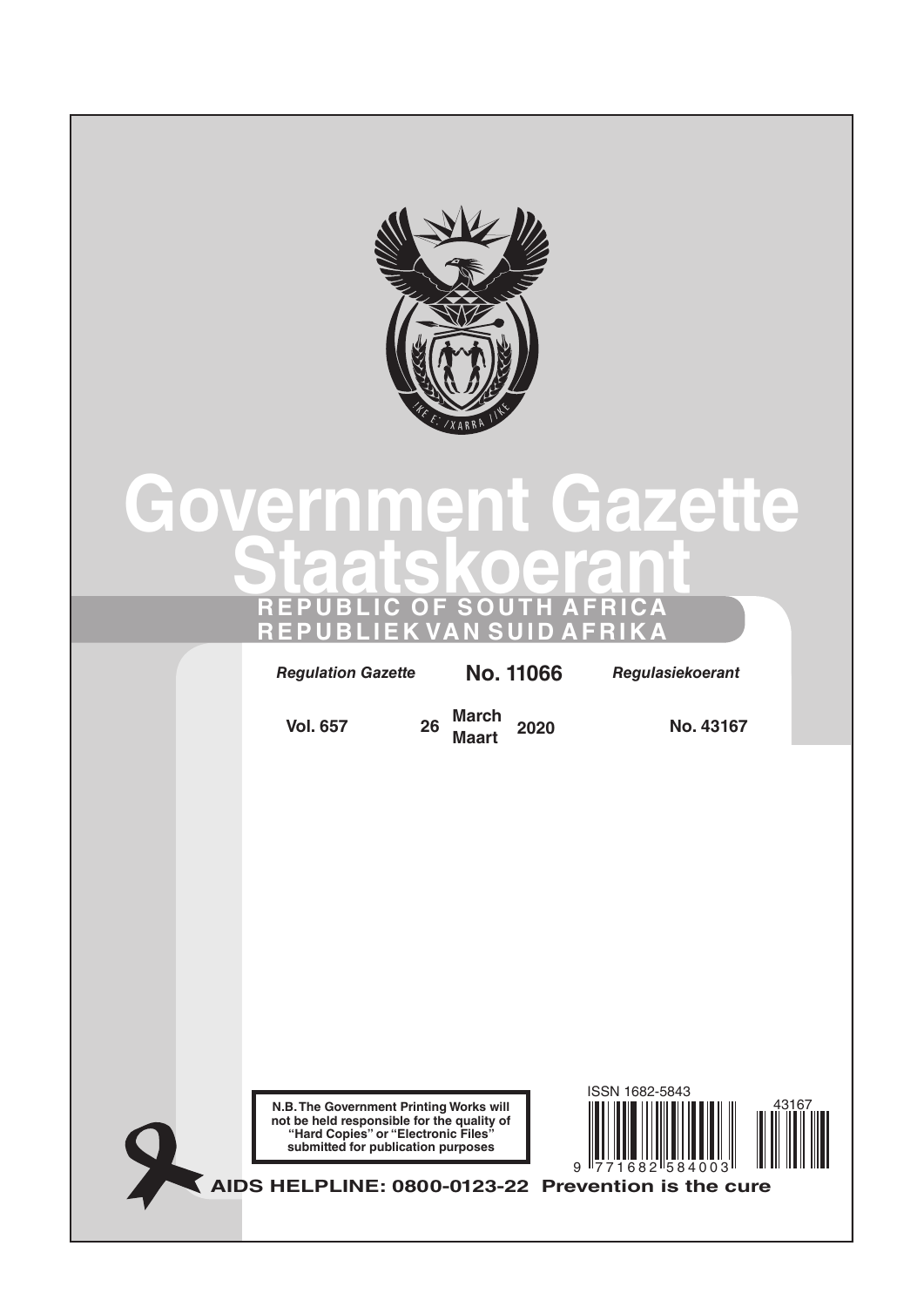## **IMPORTANT NOTICE:**

**The GovernmenT PrinTinG Works Will noT be held resPonsible for any errors ThaT miGhT occur due To The submission of incomPleTe / incorrecT / illeGible coPy.**

**no fuTure queries Will be handled in connecTion WiTh The above.**

### **Contents**

*Page Gazette No. No. No.*

### Government Notices • Goewermentskennisgewings

**Co-operative Governance and Traditional Affairs, Department of/ Samewerkende Regering en Tradisionele Sake, Departement van** R. 418 Disaster Management Act (57/2002): Directions issued in terms of Regulation 10 of the Regulations under the Act ....................................................................................................................................................................... 43167 3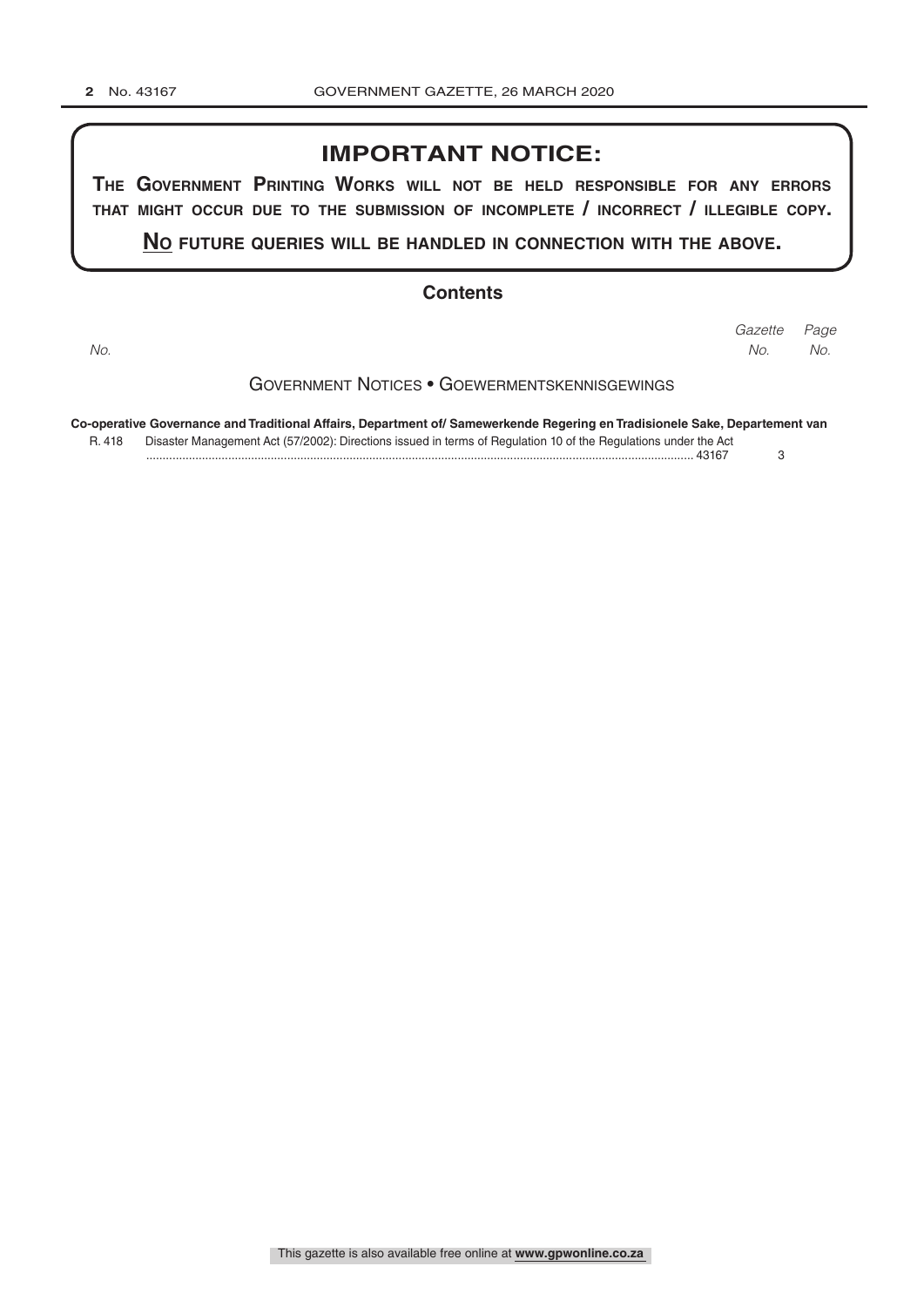# Government Notices • Goewermentskennisgewings

# **DEPARTMENT OF CO-OPERATIVE GOVERNANCE AND TRADITIONAL AFFAIRS NO. R. 418 26 MARCH 2020**

# DIRECTIONS ISSUED IN TERMS OF REGULATION 10 OF THE REGULATIONS UNDER THE DISASTER MANAGEMENT ACT. 2002

I, Ronald Ozzy Lamola, Minister of Justice and Correctional Services, after consultation with the Chief Justice and in terms of section 27(2) of the Disaster Management Act, 2002 (Act No. 57 of 2002), read with regulation 10(2) of the Regulations published by Government Notice No. 318 of 18 March 2020, and Regulations published by Government Notice No. 43148 of 25 March 2020, issue the directions in the Schedule to address, prevent and combat the spread of COVID-19 in all courts, court precincts and justice service points in the Republic of South Africa.

Unless circumstances otherwise dictate, the directions will apply during the period of lockdown as announced by the President from midnight on Thursday 26 March 2020 until midnight on Thursday 16 April 2020, and may be varied as circumstances require.

 $6$  day of  $Mg_e$ ch 2020 Issued on this the

O Lamóla, MP

**Minister of Justice and Correctional Services**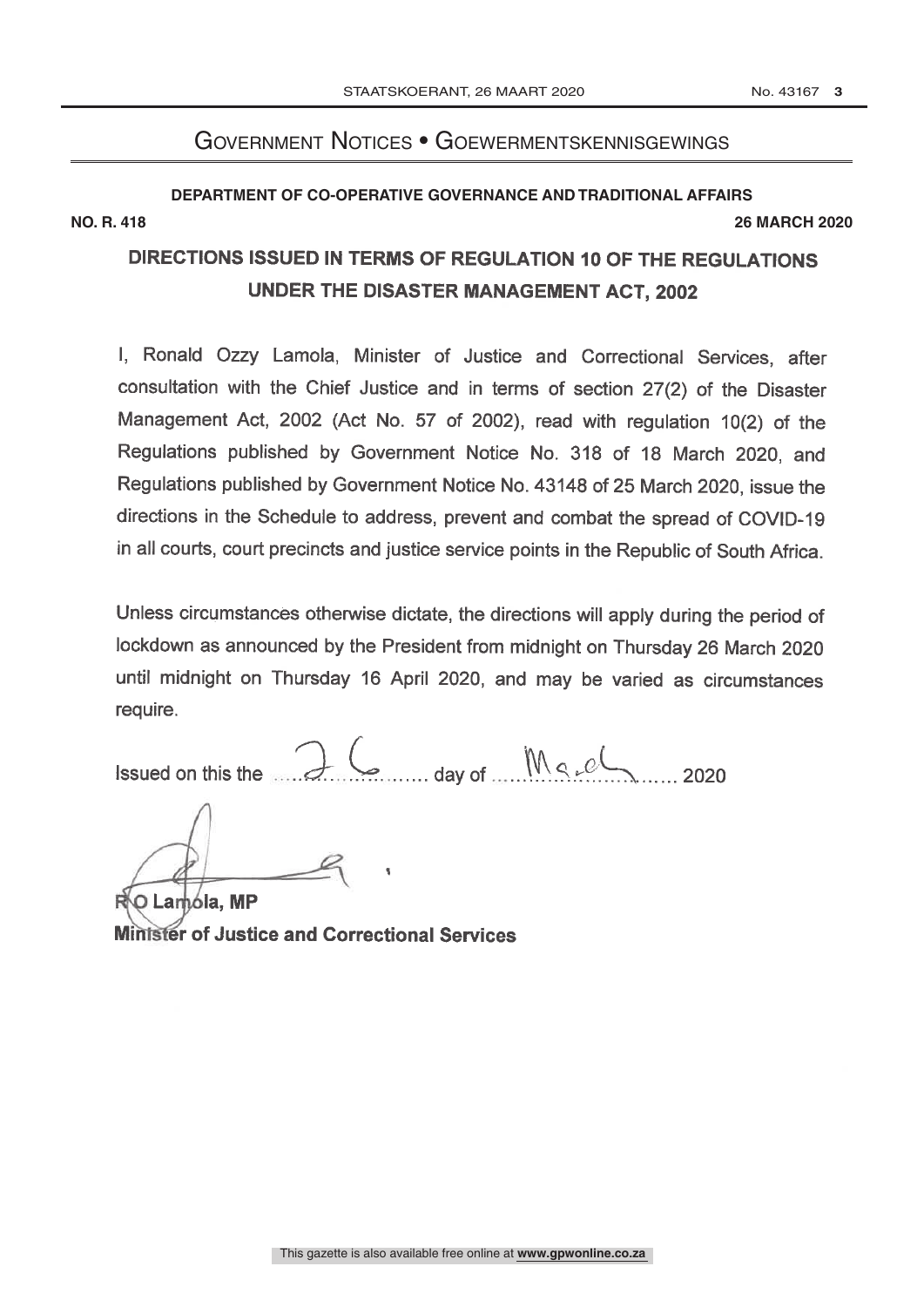### **SCHEDULE**

#### $1.$ **Definitions**

"certificate" means a certificate issued in terms of Regulation11B(3) by the head of an institution as defined in Chapter 2 of the Amended Regulations issued in terms of section 27(2) of the Disaster Management Act under gazette Number 11062 on 25 March 2020 ("the amended Regulations");

"court" means a court room or an office in which court proceedings are conducted and includes judges' chambers, magistrates' chambers and an audio- visual remand centre:

"court precinct" means an area of a court demarcated as such with or without a fence or a wall:

"Administration of Estates Act" means the Administration of Estates Act. 1965 (Act No. 66 of 1965), as amended;

"Criminal Procedure Act" means the Criminal Procedure Act, 1977 (Act No. 51 of 1977), as amended:

"essential services" means a service as defined in Regulation 11A of the amended Regulations and for the purposes of this directive is a service as defined in Annexure B clause 16 to the Regulations:

"head of institution" means the head of an institution as defined in the amended Regulations, and for the purposes of these directions means the Director of a Provincial Legal Council established in terms of section 23 of the Legal Practice Act, or her or his delegated authority as the case may be;

"Legal Practice Act" means Legal Practice Act, 2014 (Act No. 28 of 2014);

"legal Practitioner" means a person as defined in the Legal Practice Act, 2014;

"justice service points" means the centres and offices of the Masters of the High Court and Offices of the Family Advocate:

"lockdown" means from midnight on Thursday 26 March 2020 until midnight on Thursday 16 April 2020; and

"permit" means a certificate issued in terms of these directives;

"provincial director" means the director of a provincial council established in terms of section 23 of the Legal Practice Act;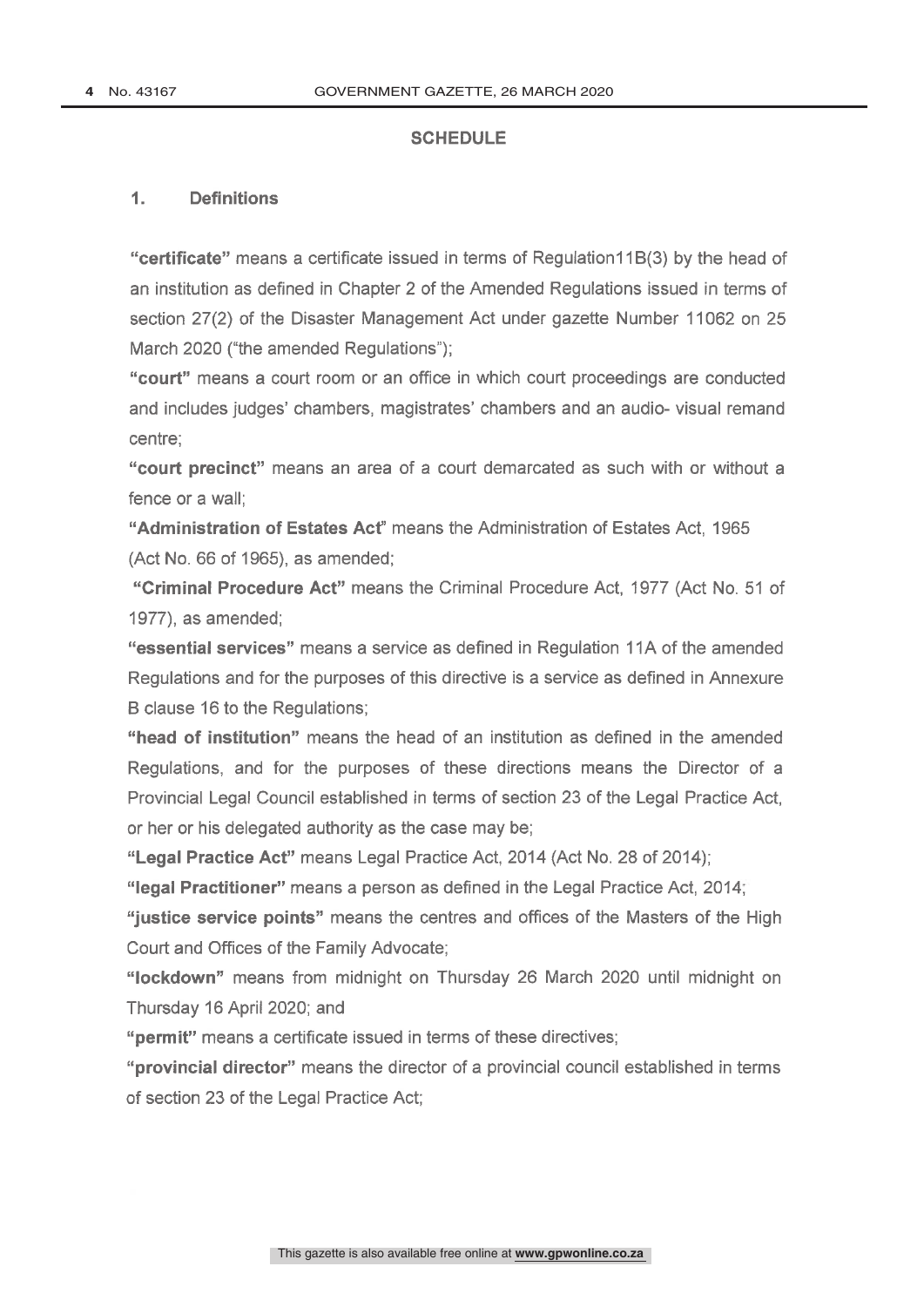"provincial legal council" means a provincial council as established in terms of section 23 of the Legal Practice Act: and

"matter" means an urgent or essential court application and hearing including a bail application in case of first appearance of an accused person, or a matter which if not enrolled during the lockdown, will lead to substantial injustice.

#### $2<sub>1</sub>$ Restricted access to the court precinct and all justice service points

Persons with a material interest in a case such as, litigants, accused.  $(a)$ witnesses, those who may be needed to provide support such as those accompanying children, victims of domestic violence or sexual abuse and persons with disabilities, family members, and members of the media will be permitted to enter the court precinct, provided that the judicial officer concerned must order that the number of persons in a room be reduced to comply with safety measures and social distancing requirements.

Entry into the courts and court precinct shall only be allowed in respect of  $(b)$ urgent and essential matters.

The number of persons entering courts, court precincts or justice service points  $(c)$ will be limited by court management and security officials for purposes of enforcing acceptable social distancing.

Persons from outside the borders of the Republic who entered the Republic a  $(d)$ week before, during or after the declaration of the National State of Disaster, will not be allowed to enter the court precinct or justice service point during the lockdown, unless the matter is urgent or essential, and they have they have been screened and found not to be infected with COVID-19.

Persons who have been in contact with or exposed to persons who are from  $(e)$ high risk countries will not be allowed to enter a court precinct or justice service point during the lockdown.

 $(f)$ Persons who have been in contact with or exposed to persons who have tested positive for COVID-19 will not be allowed to enter the court precinct or justice service point.

Foreign language interpreters, where required during the lockdown, must be  $(q)$ sourced from within the Province in which the case is heard and where an interpreter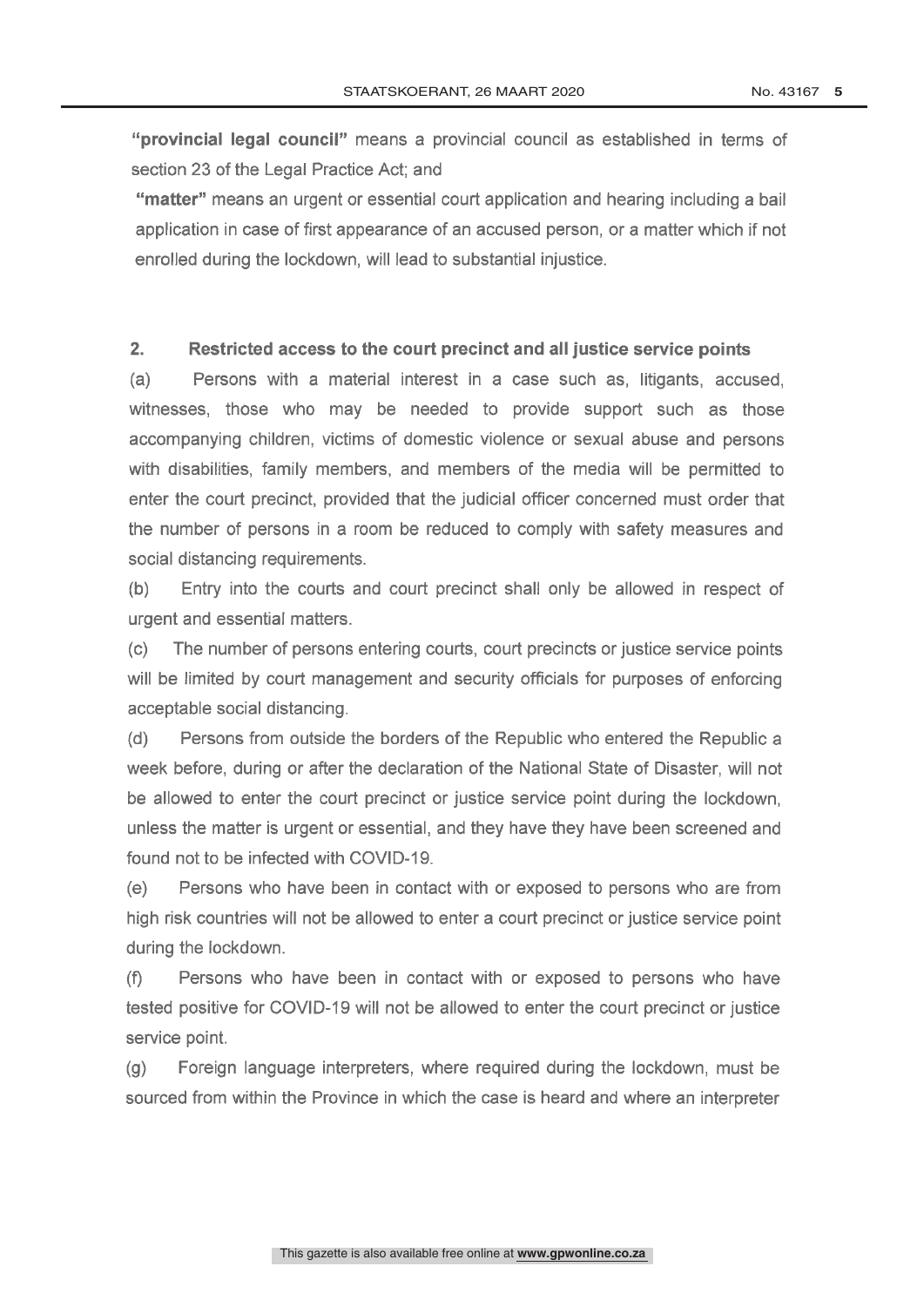is not available within the Province alternative arrangements for audio-visual interpretation must be made.

#### $3<sub>1</sub>$ **Postponements of Criminal Cases and related matters**

Audio-visual remand centres in Correctional Centres linked to Magistrates'  $(a)$ Courts must be used for purposes of the postponement of cases where accused persons are in custody.

All criminal trials enrolled during the lockdown are to be postponed to dates  $(b)$ after this period, save for trials where the interests of justice dictate otherwise or where special arrangements have been made with the judicial officers involved.

Awaiting trial detainees held in Correctional Centres and police holding cells  $(c)$ shall not be brought to any court or court precinct, unless for first appearance, bail applications and matters where special arrangements have been made with the judicial officers involved in the matters.

 $(d)$ All matters where children are detained in Child and Youth Care Centres must be remanded in absentia.

 $(e)$ An accused person arrested for a petty offence must be released and warned to appear in court on a future date.

Police officials and prosecutors must where necessary fix bail in terms of  $(f)$ sections 59 (1) and 59 A (1) of the Criminal Procedure Act and where necessary release accused on warning in terms of section 56(1) of the said Act.

All criminal court cases where accused persons are not incarcerated shall not  $(g)$ be placed on the court roll during the lockdown and summonses will be issued for new trial dates.

#### $\mathbf{4}$ . **Social distancing**

The Court Manager or his or her designee shall ensure that the social distance standard of at least one (1) square meter is maintained in all court rooms and the court precinct.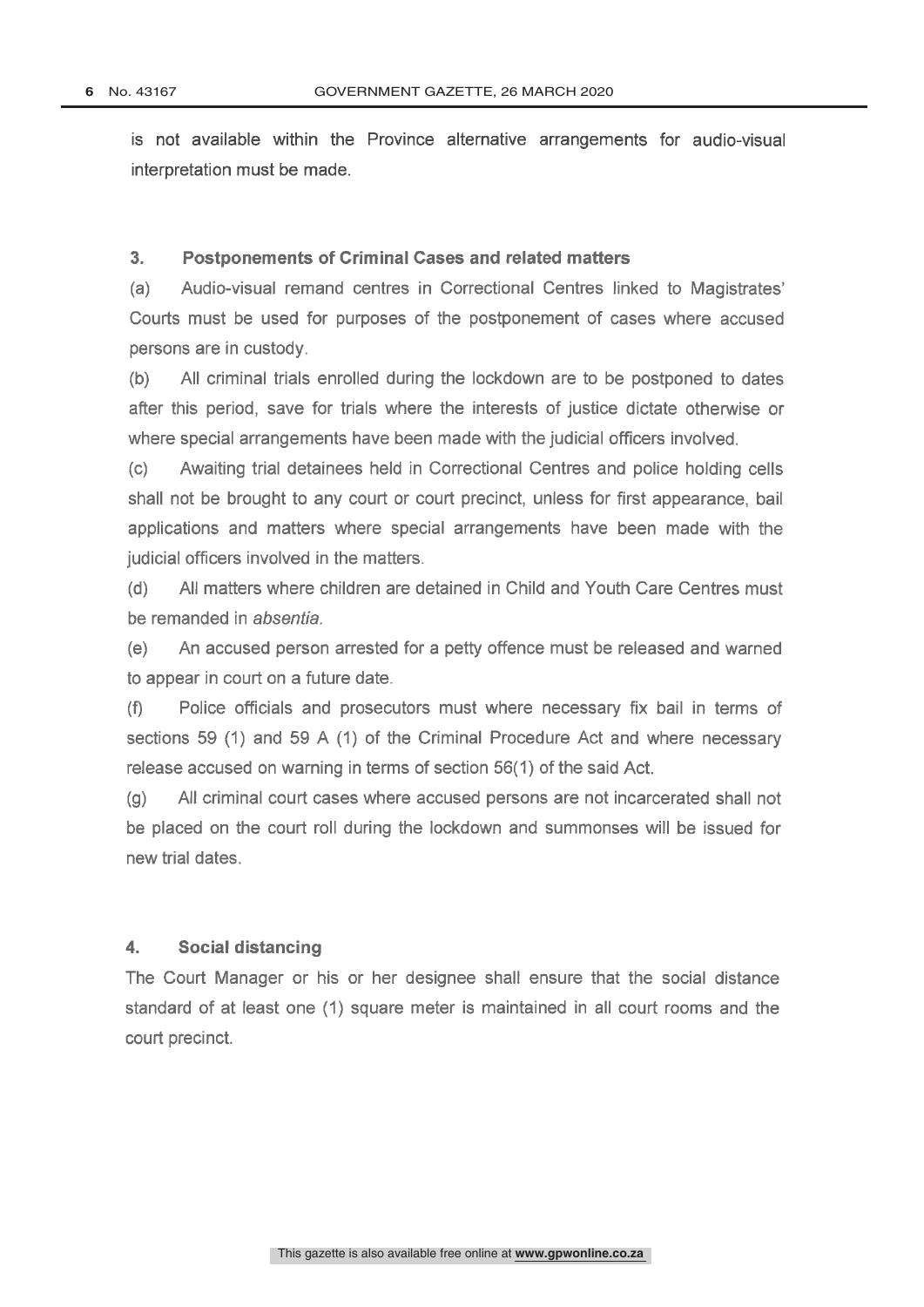#### 5. **Civil Cases**

 $(a)$ Cases that are not identified as urgent and essential services shall not be placed on the court roll for the duration of the period of lockdown, provided that Heads of Court shall retain the discretion to authorise the hearing of matters through teleconference or videoconference or any other electronic mode, which dispenses with the necessity to be physically present in a courtroom.

 $(b)$ The Chief Registrar or Clerk of the Court, as the case may be, must inform the parties and their legal representatives of the new court date in writing.

All time limits imposed by any rule of court shall be suspended and shall  $(c)$ recommence after the termination or lapsing of the period of the National State of Disaster, unless specific orders are granted by judicial officers in urgent and essential cases.

 $(d)$ Where the return date of an application, excluding those mentioned in  $8(c)$ below, falls during the lockdown, such date shall be extended up to one month after the end of the lockdown.

 $(e)$ Service of process and execution of writs by sheriffs shall be limited to cases which are urgent and essential, including:

- $(i)$ Service and execution of Court orders relating to COVID-19;
- Service of domestic violence protection orders;  $(ii)$
- Service of protection from harassment orders:  $(iii)$
- $(iv)$ Service of process relating to claims prescribing;

 $(V)$ Service of urgent court process relating to court hearings scheduled during lockdown;

 $(v<sub>i</sub>)$ Service of urgent court process in family law matters as determined in these directions; and

Service and execution of other process as directed by the  $(vii)$ Department of Justice and Constitutional Development, the South African Board for Sheriffs or Heads of Courts.

 $(f)$ All evictions and execution of attachment orders, both movable and immovable, including the removal of movable assets and sales in execution is suspended with immediate effect for the duration of the lockdown.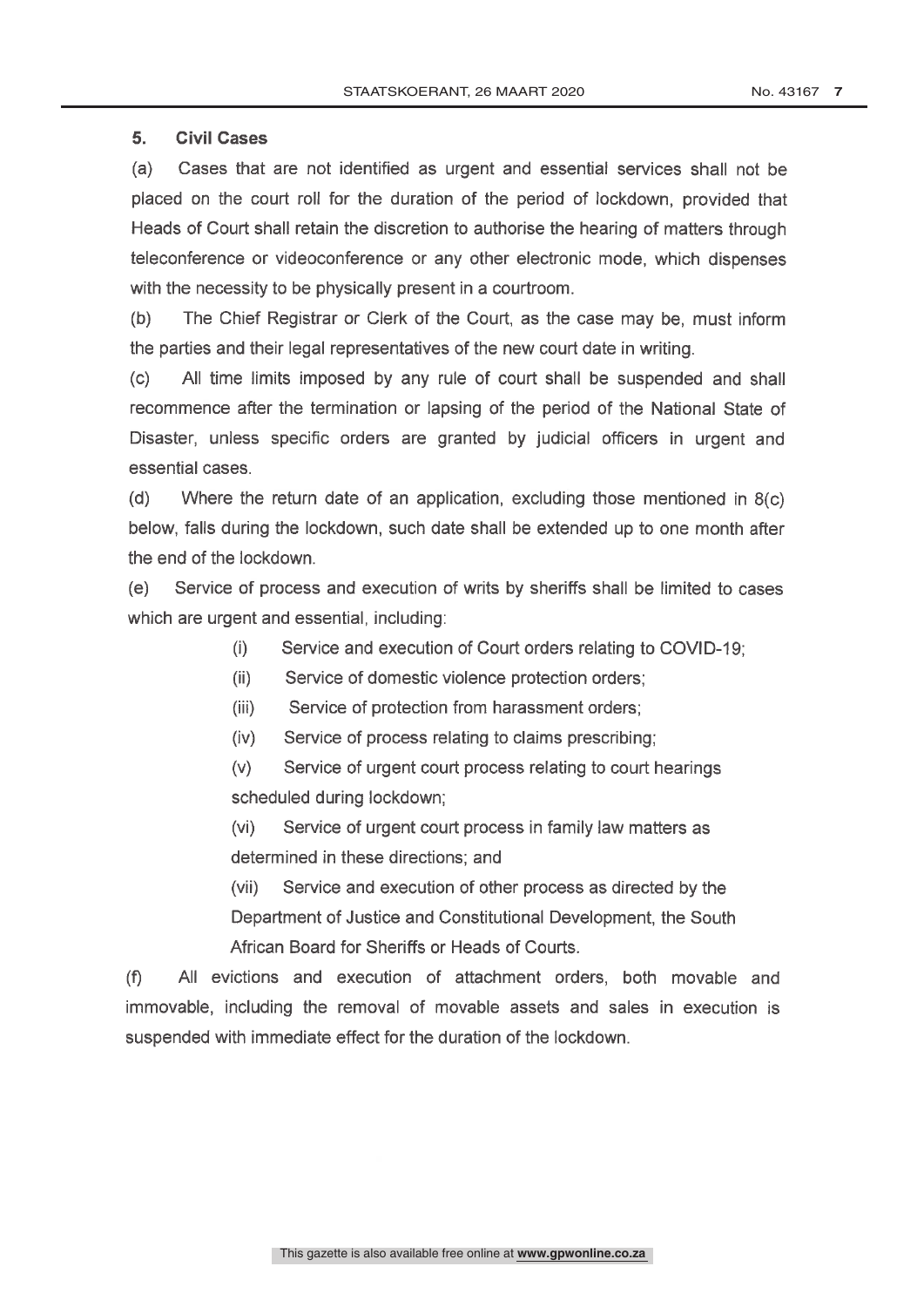#### 6. **Legal Aid**

The provision of legal aid by Legal Aid South Africa will be limited to urgent and essential cases during the lockdown.

#### $\overline{7}$ . **Services of Offices of the Master**

Only the following services in terms of the Administration of Estates Act, 1965 will be rendered:

Payments to natural guardians, tutors and curators, or for and on behalf of  $(a)$ minors and persons under curatorship:

- $(i)$ where payments in respect of maintenance and education which have been approved and payments are made electronically, these payments will continue to be made electronically; and
- $(ii)$ only applications for payment, if the quarterly payments have not already been received, for the benefit of child-headed house-holds; orphans and the elderly, will be attended.
- $(b)$ Other services in respect of the Administration of Estates Act:
	- only documentation required for the burial of a deceased person will be  $(i)$ processed, and
	- $(ii)$ only urgent appointment of curators will be processed during the lockdown.

#### 8. **Family Law Services**

- $1<sub>1</sub>$ Only the following family law services will be dealt with:
	- $(a)$ Orders of court falling due or required to be made during the period of lockdown in the following matters:
		- foster care;  $(i)$
		- (ii) adoption;
		- (iii) removal of children in need of care and protection;
		- (iv) placement of children in child and youth care centres;
		- (v) international child abduction cases: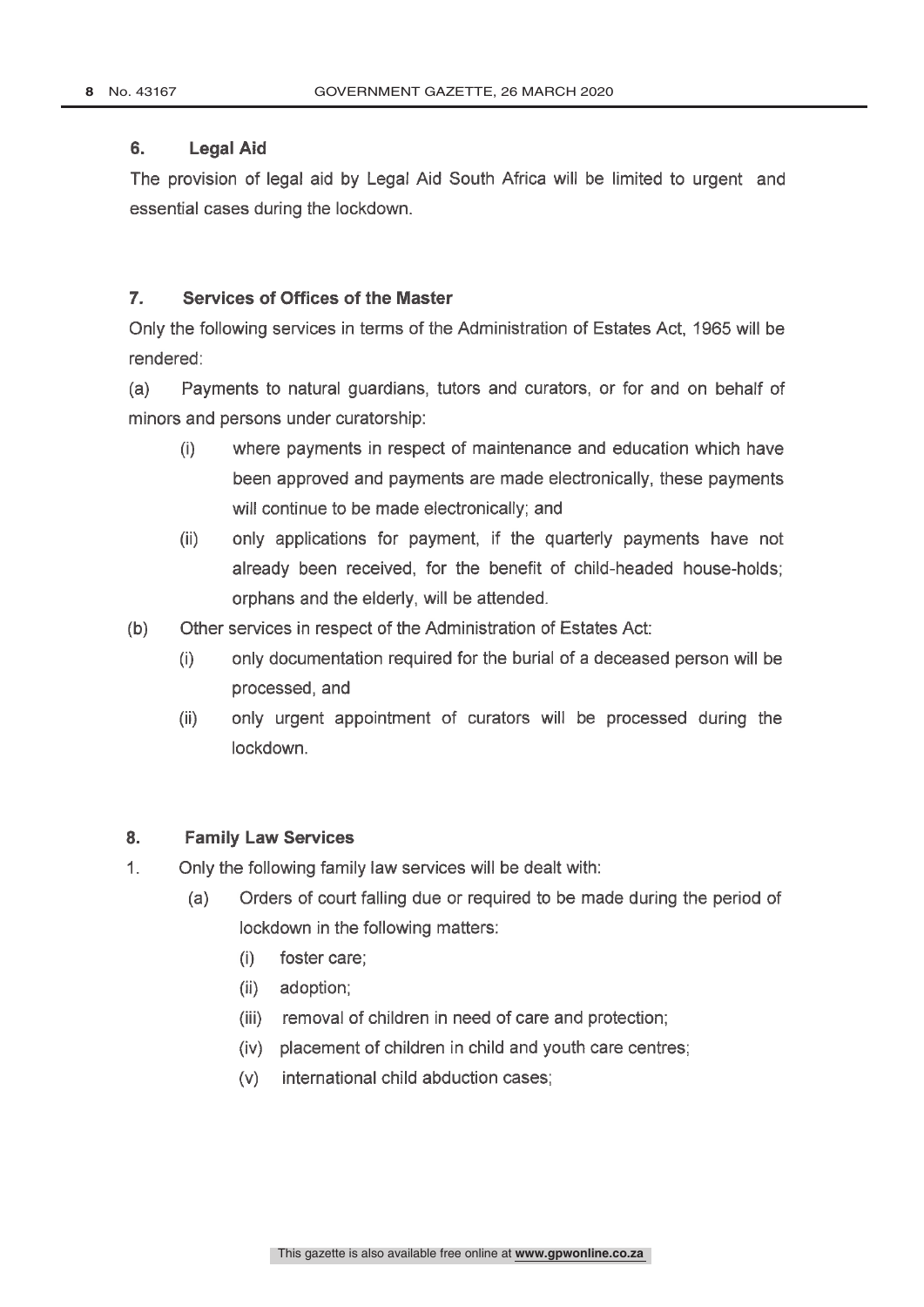(b) Maintenance matters

first time applications for maintenance will only be allowed if  $(i)$ complete information is supplied in respect of required names. surname, telephone or cellular phone number, employment or business address, banking details of the respondent; and

applications in respect of enforcement of maintenance orders.  $(ii)$ 

- (c) Protection Orders
	- (i) Applications for interim domestic violence protection orders; and
	- (ii) Applications for interim protection against harassment.
- $2.$ Arrangements where a child is to move from one parent to another in terms of a parenting plan must be attended to.

#### $9<sub>1</sub>$ Travel by officers of court during period of lockdown

Enforcement officers must allow Judges, Magistrates, legal practitioners and sheriffs to commute between their places of residence and the court within their area of jurisdiction for purposes of performing essential services upon presentation of proof of appointment to such office.

#### $10.$ The issuing of certificates to perform essential service

#### **Legal Practitioners**  $(a)$

Legal practitioners who are engaged in litigation processes during the  $(i)$ lockdown must seek a certificate authorising them to do so from the Provincial Director of the relevant Provincial Legal Council.

The certificate so issued constitutes a permit to perform an essential  $(ii)$ service under Regulation 11A(B)16 and can be issued only to practicing legal practitioners as defined in sections 24 and 30 of the Legal Practice Act.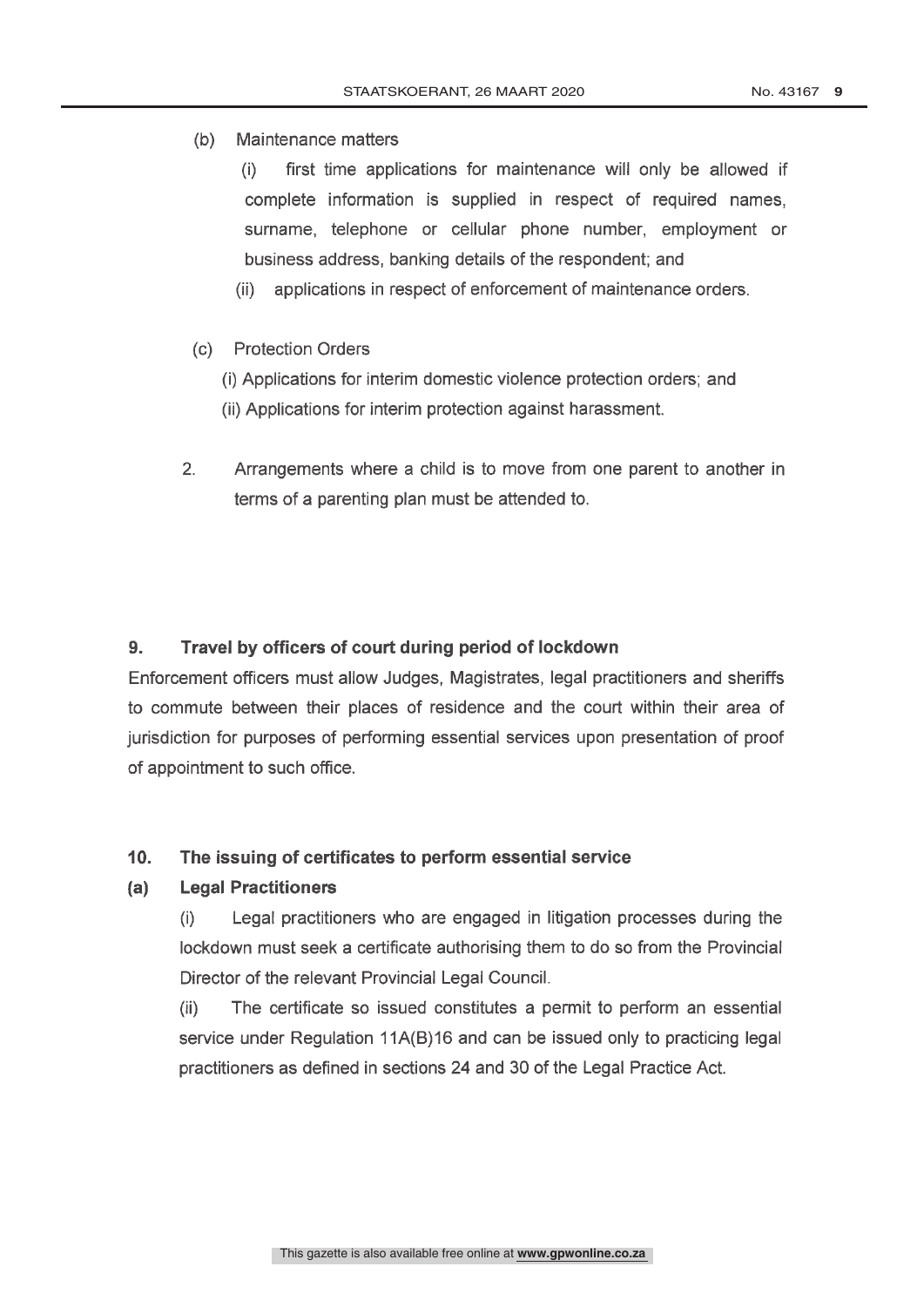$(iii)$ The legal practitioner may only be issued with the abovementioned certificate if he or she is appearing in a matter enrolled for hearing and is classified as urgent in terms of these directions.

A practitioner can only utilise a permit in conjunction with a form of  $(iv)$ identification. Such identification includes confirmation by the relevant Provincial Director signing the certificate that the practitioner is on the Council's list of practicing legal practitioners.

 $(v)$ The abovementioned identification must be presented when the permit is used, failing which the practitioner seeking to rely on the permit shall return to her or his residence in accordance with Regulation  $11B(1)(a)(i)$  for the duration of the lockdown.

#### $(b)$ All other persons required to perform essential services

All other persons required to perform essential services must at all times have in their possession a certificate to perform an essential service, as issued by an authorised.

### $11 -$ Safety measures at courts, court precincts and justice service points during period of lockdown

The following safety measures must be adhered to in addition to the safety measures that have been issued by the Minister of Health to minimise the spread of the virus. These measures are:

Deep cleaning and sanitizing public spaces as directed by the head of office.  $(a)$ 

All members of the public entering a court, court precinct or justice service  $(b)$ point must report at the security station set up for purposes of controlling access to the court, court precinct or justice service point where such person must complete a form and have his or her hands sanitised.

 $(c)$ The form referred to in paragraph (b) above must have the following questions:

- $(i)$ Names and contact details of person wishing to access the court, court precinct or justice service point;
- $(ii)$ Whether the person travelled overseas within the last three weeks: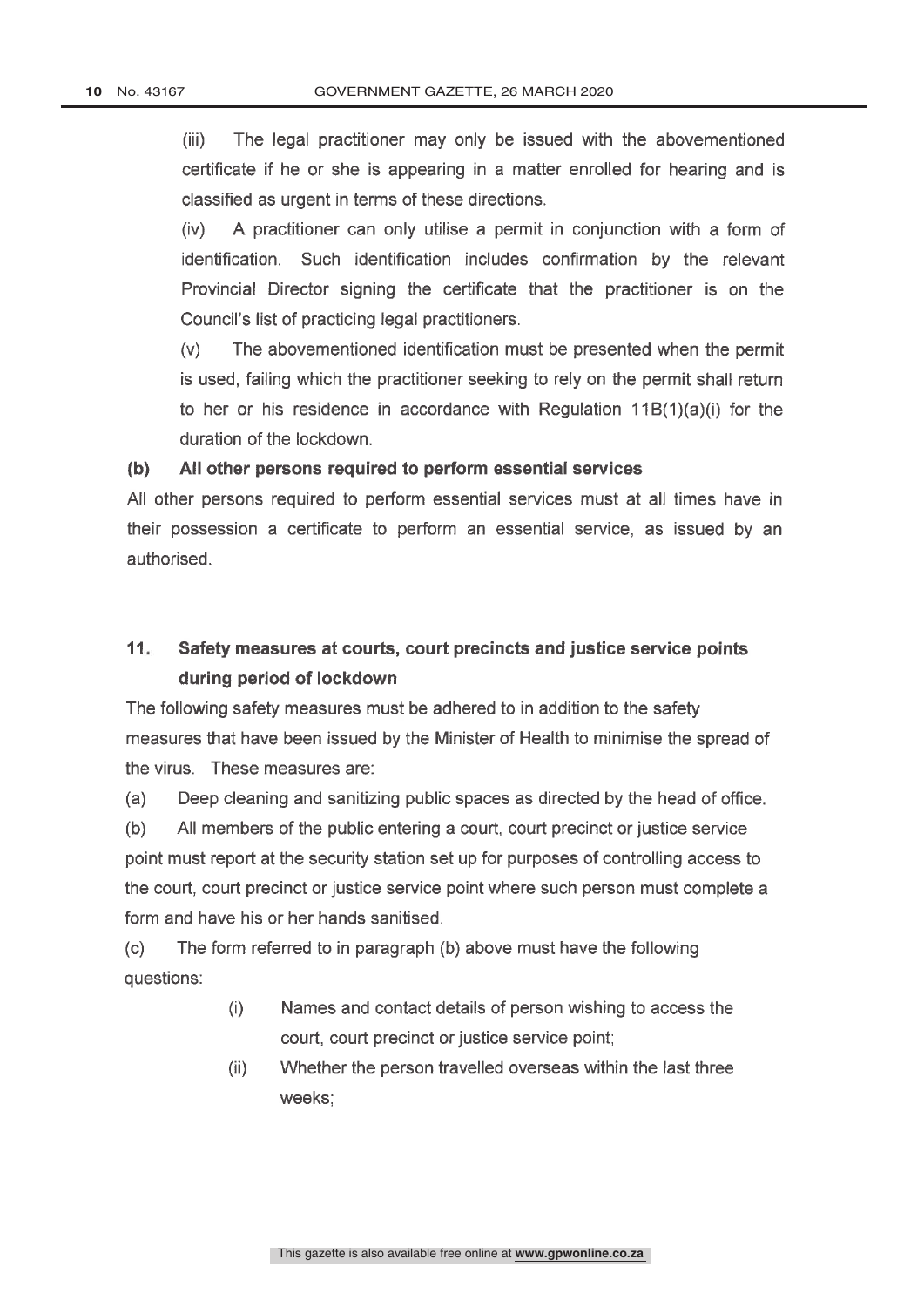- $(iii)$ Whether the person displays COVID-19 symptoms such as fever, dry cough, and tiredness;
- $(iv)$ Whether the person has been in contact with any person diagnosed with COVID-19; and
- $(v)$ Whether the person has been tested for COVID-19 and the results are pending, have been received;

If a person answers "yes" to questions (ii) - (v) as mentioned in  $11(c)$  above, that person must be taken to a designated area, set apart for isolation and the Head of Office must be informed immediately and he or she must decide whether access should be granted or refused.

 $(d)$ Display dispensers of alcohol-based hand sanitiser prominently in public areas.

 $(e)$ Arrange seating so as to ensure that attendees are seated at least one (1) square meter apart.

 $(f)$ Open windows and doors whenever possible to make sure the venue is well ventilated.

 $(a)$ Office managers and heads of courts must ensure that the number of persons at any time in any room is limited with due regard to social distancing and other safety measures.

#### $12.$ **Exclusion**

A judicial officer who presides in any matter in court, may order that the application of any provision in these Directions may be deviated from where the interests of justice so require.